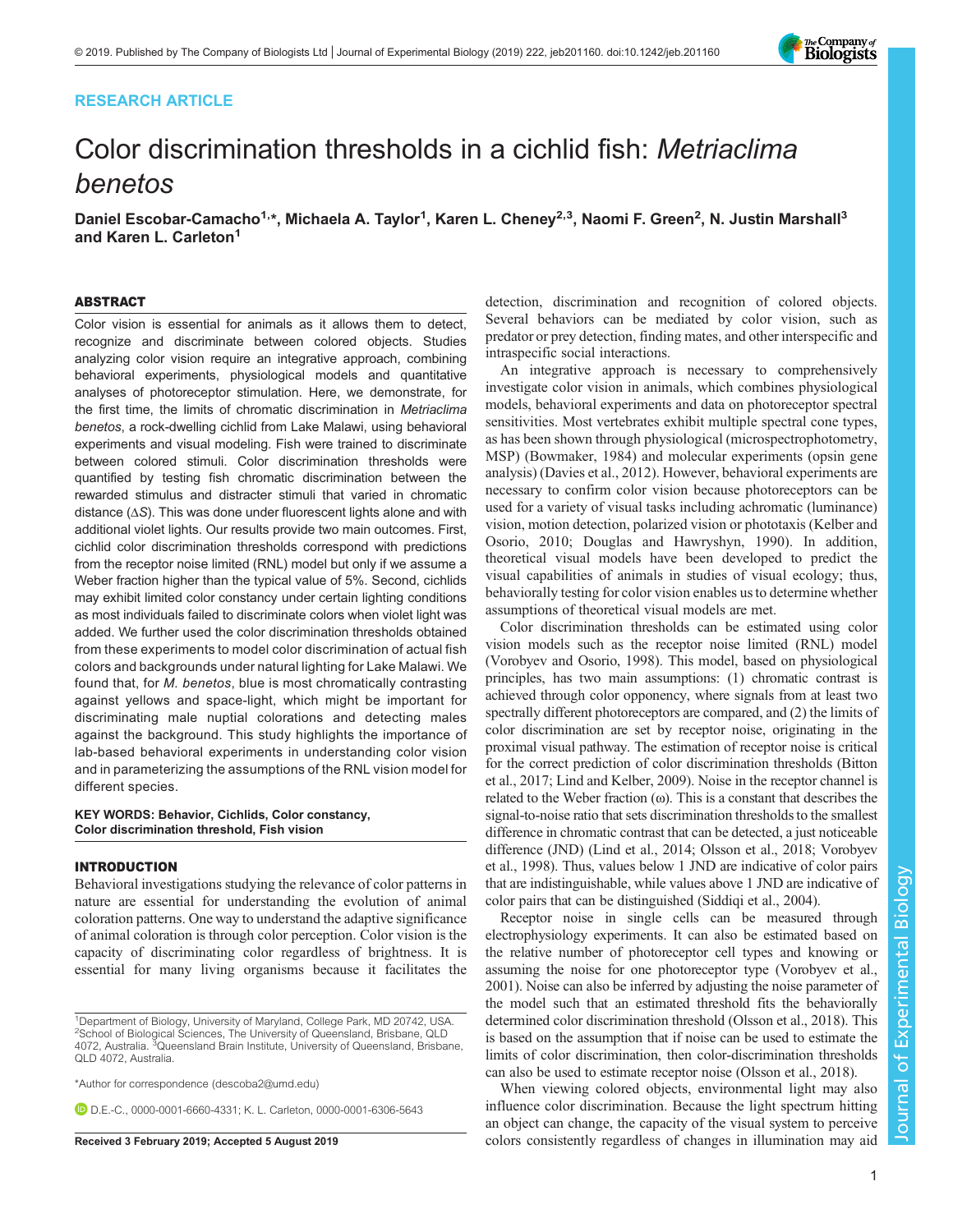object recognition [\(Hurlbert, 2007\)](#page-10-0). Without color constancy, color vision would be unreliable because colors would change under different illumination. Unsurprisingly, a wide range of animals exhibit color constancy ([Olsson et al., 2016](#page-10-0)), including fish [\(Dörr](#page-9-0) [and Neumeyer, 2000](#page-9-0); [Ingle, 1985](#page-10-0); [Neumeyer et al., 2002](#page-10-0)). One of the ways color constancy is achieved is through photoreceptor adaptation, where photoreceptors adapt to stimulus intensity by changing their sensitivity ([Barbur and Spang, 2008](#page-9-0); [Kamermans](#page-10-0) [et al., 1998](#page-10-0)). To account for color constancy, color vision models use the von Kries color constancy model where photoreceptors adapt independently to the background illumination ([Dörr and](#page-9-0) [Neumeyer, 1996;](#page-9-0) [Neumeyer, 1981\)](#page-10-0). One way to quantify color constancy is to perform vision-mediated behavioral experiments under different illuminations.

Fish are an ideal system to study color vision because of their diverse set of visual pigments and the highly variable light environments they inhabit. Behavioral methods are useful for quantifying the limits of color. These studies often use a classical conditioning approach where fish are trained to a reward stimulus to test for visual capabilities ([Champ et al., 2016](#page-9-0); [Cheney et al., 2013](#page-9-0); [Escobar-Camacho et al., 2017; Mitchell et al., 2017](#page-10-0); [Neumeyer,](#page-10-0) [1992](#page-10-0); [Pignatelli et al., 2010; Risner et al., 2006](#page-10-0); [Siebeck et al., 2008,](#page-10-0) [2014](#page-10-0)). Characterizing the detection thresholds for chromatic signals is important because it will contribute to an understanding of color vision and the perception of coloration patterns in nature.

Among teleosts, cichlids are a great model for vision-mediated behavioral experiments in laboratory conditions [\(Escobar-Camacho](#page-10-0) [et al., 2017](#page-10-0); [Satoh et al., 2016; Schluessel et al., 2012, 2014, 2015,](#page-10-0) [2018](#page-10-0)). Cichlids are one of the most diverse vertebrate clades, with approximately 2000 species widely distributed across the globe [\(Friedman et al., 2013](#page-10-0); [Turner et al., 2001;](#page-10-0) [www.fishbase.org\)](http://www.fishbase.org). Like many taxa, cichlids use color vision to detect, identify and discriminate different foods, offspring (if they are mouthbrooders) and sexual mates [\(Escobar-Camacho and Carleton,](#page-10-0) [2015](#page-10-0); [Price et al., 2008](#page-10-0); [Seehausen and van Alphen, 1998](#page-10-0); [Seehausen et al., 1997\)](#page-10-0), as some can only be distinguished based on nuptial coloration patterns [\(Stauffer et al., 1997\)](#page-10-0). Species of the genus Metriaclima are ideal for chromatic discrimination experiments because their visual system has been characterized through MSP, opsin gene expression [\(Carleton, 2009](#page-9-0); [Carleton](#page-9-0) [et al., 2008](#page-9-0); [Jordan et al., 2006\)](#page-10-0) and analysis of retinal anatomy [\(Dalton et al., 2017;](#page-9-0) [Escobar-Camacho et al., 2017](#page-10-0)). They are also bold as they are highly territorial, which makes them excellent candidates for performing visual tasks. In this study, we used Metriaclima benetos ([Stauffer et al., 1997](#page-10-0)), a rock-dwelling cichlid endemic to Mazinzi Reef in the southeastern arm of Lake Malawi. Like many other haplochromines, M. benetos exhibits sexual dimorphism where males are pale blue while females are brown with green highlights. Breeding males have a nuptial coloration of bright light blue ([Stauffer et al., 1997](#page-10-0)). Females use this coloration to select a breeding partner from a large lek, which includes multiple conspecifics and multiple species. Color discrimination is therefore important for both species recognition and mate selection.

In a previous study, we showed that cichlids could be trained to discriminate between different colors regardless of brightness [\(Escobar-Camacho et al., 2017](#page-10-0)). Cichlids successfully discriminated a rewarded blue stimulus from several other colors (grays, yellows, red, green, brown, orange, pink). However, they made errors when discriminating blue from purple ([Escobar-Camacho et al., 2017\)](#page-10-0). To better understand the limits of cichlid color discrimination, we wanted to quantify color discrimination thresholds following previous studies [\(Champ et al., 2016; Cheney et al., 2019\)](#page-9-0). Our goals were to

answer the following questions. (1) What are cichlid color discrimination thresholds and how do they compare with those predicted by the RNL model? (2) Does color discrimination change under different illumination? (3) How do these lab-based behavioral results help us understand and interpret cichlid visual tasks in the wild? In this study, we performed a series of color discrimination experiments and psychometric analyses, and measured color discrimination thresholds between a range of blue and purple stimuli. We also report the potential limitations of color constancy in cichlids and further discuss the color discrimination thresholds obtained in this research and their implications for color perception in the wild based on field data from Lake Malawi.

# MATERIALS AND METHODS

# Behavioral approach, fish training and testing

Fish were trained and tested in the Tropical Aquaculture facility at the University of Maryland, USA, under the guidelines of the University of Maryland Institutional Animal Care and Use Committee protocol (#R15-54). Metriaclima benetos were held in individual tanks of 26×50×30 cm [\(Fig. S1A](http://jeb.biologists.org/lookup/doi/10.1242/jeb.201160.supplemental)) with continuous water flow from the same recirculating system, and were fed daily during training and testing periods. White paper was used to block the sides of the tank so that the fish could not see the experimenter or other fish.

We used seven adult lab-raised *M. benetos* individuals for our experiments. To measure discrimination thresholds, we used a similar approach to the experiments of von Frisch (1914), in which bees were trained to associate a reward with a specific colored stimulus chosen from among a number of distracter stimuli that varied in brightness. We trained fish to recognize blue as the rewarded stimulus through classical conditioning, and then tested their capacity to discriminate blue from other colors that varied in chromatic hue and brightness. We chose blue as our rewarded stimulus because blue is the primary body coloration of male M. benetos [\(Stauffer et al., 1997\)](#page-10-0).

To train the fish, a feeding apparatus was created by attaching a feeding tube to a syringe filled with a mix of fish flakes and water [\(Fig. S1B](http://jeb.biologists.org/lookup/doi/10.1242/jeb.201160.supplemental)). Initially, food was delivered in the front of the tank with the feeding apparatus. Once the fish learned to bite/tap the tube in order to obtain food, a flat-laminated, blue-colored circle was attached to the end above the tube using Velcro. This allowed the fish to begin to associate the color stimulus with food. After they learned to tap the blue stimulus attached to the feeder tube, a laminated card with a blue circle in the center was presented to the fish [\(Fig. S1C\)](http://jeb.biologists.org/lookup/doi/10.1242/jeb.201160.supplemental). Initially, the laminated card had the feeding tube attached just above the blue circle with Velcro. Finally, once the fish had become comfortable tapping the stimuli in the presence of the tube attached to the laminated card, they were shown a laminated card without the feeding tube. As soon as the fish tapped the card independently of food being present in the tank, they were given several preliminary assays (∼30) in a binary choice test (see experiment 1) to confirm that they could discriminate blue from other colors (green, yellow and orange). This lasted for several months and when they succeeded 75% of the time, testing started. Training began in March and was completed by July 2017. All fish had different learning performance, with some learning faster than others, but after approximately 2–4 months, all fish were ready for testing.

During testing, in order to make sure fish could see all stimuli before choosing, they were lured towards the back of the tank with the feeding apparatus while the color cards were placed in the front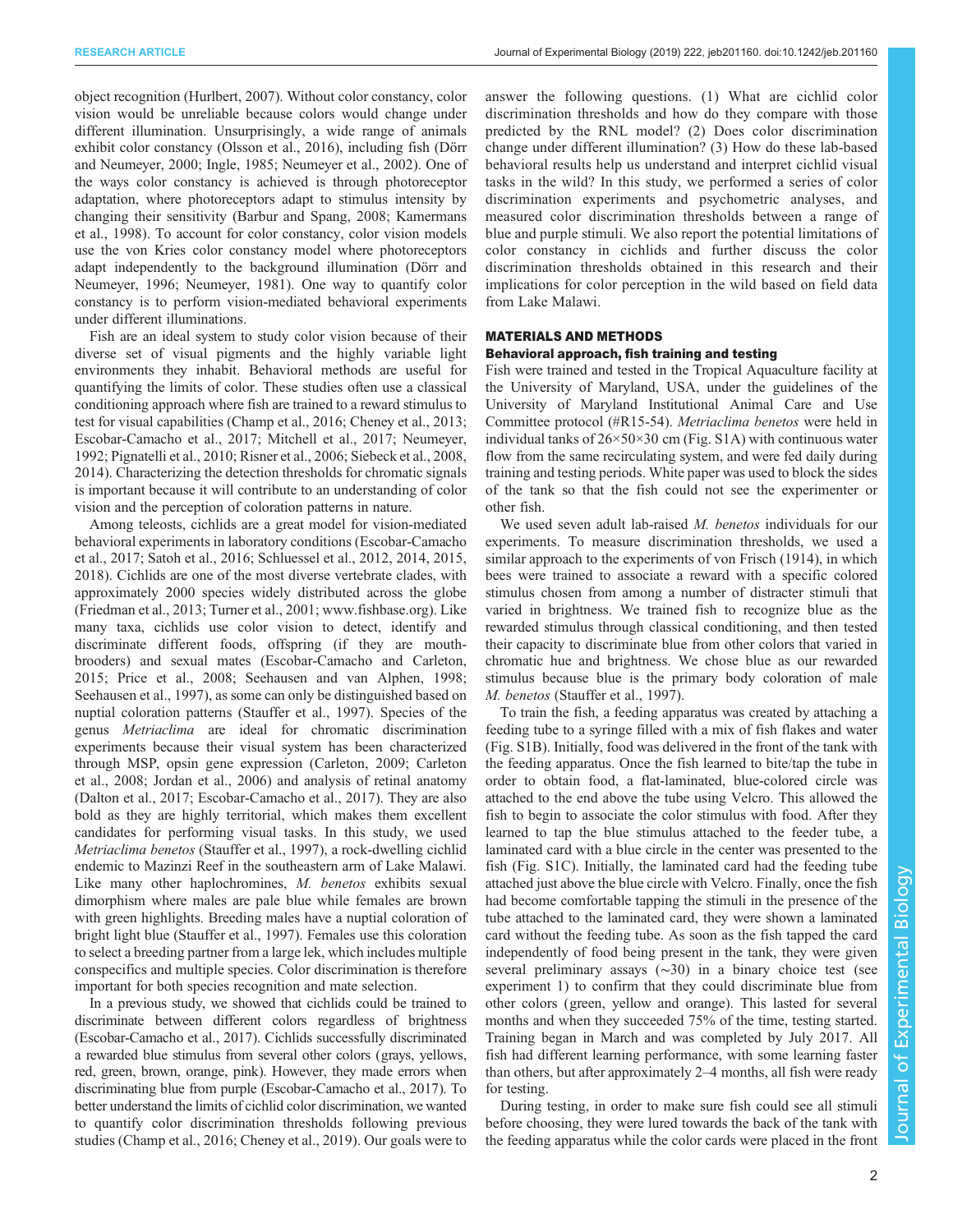<span id="page-2-0"></span>section of the tank. When the feeder was subsequently removed, the fish turned to make a choice (as per [Escobar-Camacho et al., 2017](#page-10-0)); the experimenter could see which color stimulus the fish tapped with a mirror placed above the tank. Finally, in order to reinforce memory, the rewarded blue stimulus alone was presented to the fish before every testing session.

Fish were tested either once or twice a day (morning and afternoon) with five tests in each testing session for a total of up to 10 tests per day. However, fish did not always respond to a particular stimulus on a given day. Typically, fish were tested at least 3 times per week, though there were weeks when no testing was performed. Experiments were run between July 2017 and August 2018.

# Visual modeling

For testing color discrimination thresholds, we analyzed how a series of colors differentially stimulates photoreceptors. This was done by calculating quantum catch  $(Q)$ , which is the number of photons absorbed by a given photoreceptor. Calculation of quantum catch includes (1) the spectral cone sensitivities of M. benetos, (2) the reflectance spectrum of an object (e.g. colored circle), (3) the lens transmission and (4) the spectrum of environmental light (Fig. 1).

Metriaclima benetos exhibits three visual pigments with a peak absorbance  $(\lambda_{\text{max}})$  of 379, 489 and 522 nm (Fig. 1A) ([Jordan et al.,](#page-10-0) [2006](#page-10-0)). These are classified as short, medium and long (denoted by subscripts S, M and L, respectively) wavelength-sensitive cones. Quantum catch was calculated for each of these cone types using Eqn 1 [\(Dalton et al., 2010\)](#page-9-0) where  $R_i$  is the sensitivity of receptor i,  $L$  is the lens transmission,  $S$  is the color reflectance,  $I$  is the illuminant and  $K$  is the von Kries factor for receptor  $i$ :

$$
Q = K_i \int_{300}^{750} R_i(\lambda) L(\lambda) S(\lambda) I(\lambda) d\lambda.
$$
 (1)

The spectral sensitivity  $R_i(\lambda)$  represents the fraction of photons of wavelength absorbed by photoreceptor  $i$  ( $F_{\text{abs}}$ ) ([Johnsen, 2012\)](#page-10-0):

$$
R_i(\lambda) = F_{\text{abs}}(\lambda) = (1 - e^{-kA(\lambda)l}), \qquad (2)
$$

where  $k$  is the absorption coefficient of the photoreceptor at the peak absorption wavelength,  $A(\lambda)$  is the wavelength-dependent absorbance of the photoreceptor normalized to a peak of 1 [\(Govardovskii et al.,](#page-10-0) [2000\)](#page-10-0) and  $l$  is the length of the photoreceptor outer segment in  $\mu$ m. Values of  $l$  and  $k$  were obtained from MSP measurements [\(Carleton](#page-9-0) [et al., 2000; Dalton et al., 2014](#page-9-0)).

In addition, the von Kries factor (Eqn 3) is derived from the von Kries color constancy model in which each receptor adapts independently to the background illumination:

$$
K_i = \frac{1}{\int R_i(\lambda)L(\lambda)I(\lambda)d\lambda}.
$$
 (3)

In order to obtain the luminance input from double cones, we also modeled combined quantum catches of double cones (Eqn 4), which are thought to mediate luminance vision in teleosts [\(Pignatelli](#page-10-0) [et al., 2010; Siebeck et al., 2014\)](#page-10-0):

$$
Q_{\rm DC} = \frac{Q_{\rm M} + Q_{\rm L}}{2}.\tag{4}
$$



Fig. 1. Spectral parameters for color discrimination threshold experiments. (A) Spectral sensitivity of the short, medium and long (S, M and L) wavelength pigments present in single and double cones of Metriaclima benetos ([Jordan et al., 2006\)](#page-10-0). (B) Reflectance spectra of blue and distracter stimuli (S1–S7). (C) Normalized M. benetos lens transmission spectra ([Escobar-Camacho et al., 2017\)](#page-10-0) ([Table S1C\)](http://jeb.biologists.org/lookup/doi/10.1242/jeb.201160.supplemental). (D,E) Aquarium side-welling irradiance of fluorescent (D) and violet lights (E). These were measured with white paper attached to the sides and front of the tank.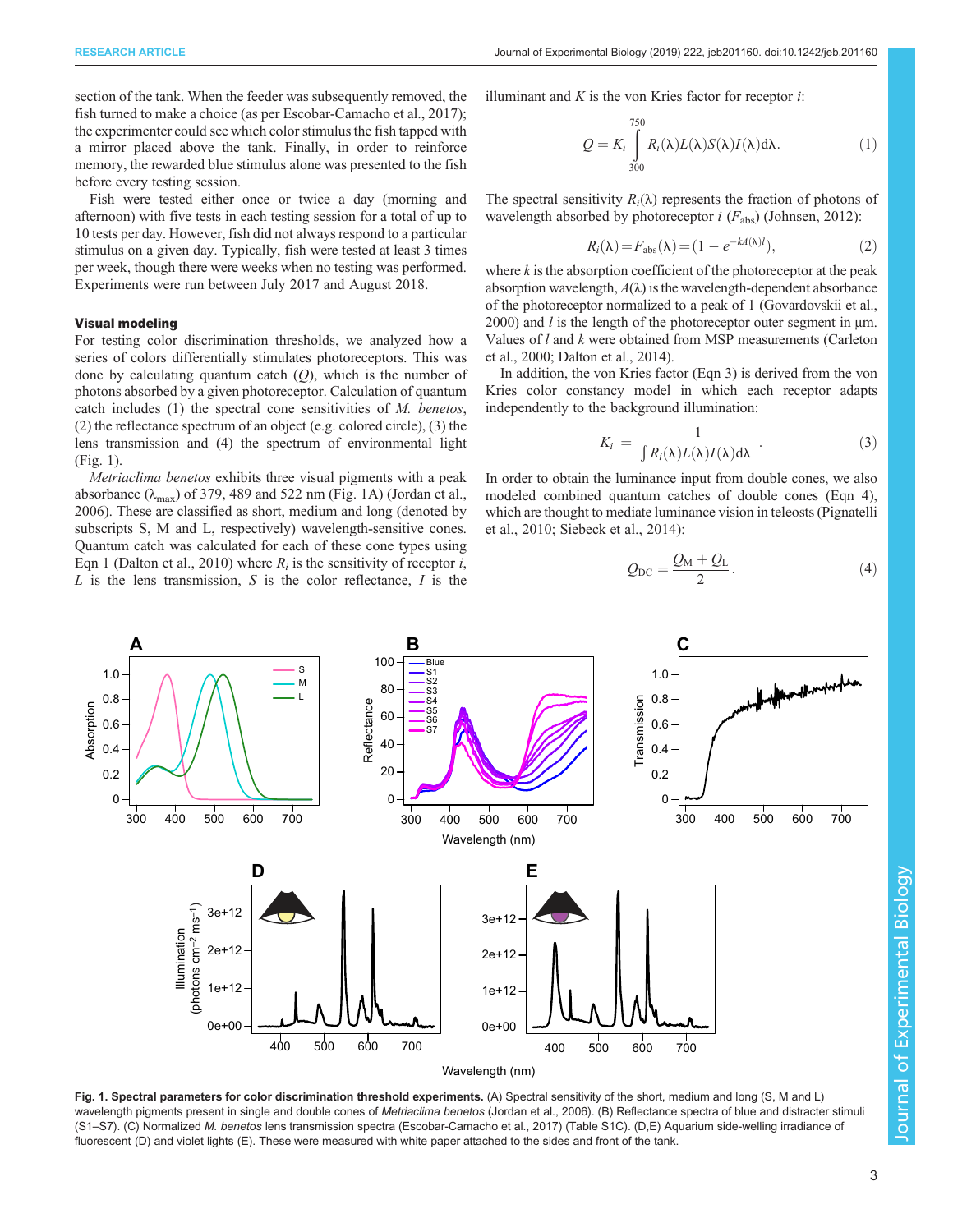<span id="page-3-0"></span>Quantum catch allowed us to calculate chromatic contrast between the different colors for which fish were tested. For this, we applied the RNL model [\(Vorobyev and Osorio, 1998](#page-10-0)). Therefore, we used quantum catch of each cone class  $(i)$  to calculate contrast between pairs of colors  $\Delta f_i$  [\(Siddiqi et al., 2004\)](#page-10-0) (Eqn 5):

$$
\Delta f_i = \ln \left[ \frac{Q_i(\text{color 1})}{Q_i(\text{color 2})} \right]. \tag{5}
$$

Furthermore, color discrimination is determined by receptor noise. The standard deviation of the noise in a single cone channel  $(v)$  is related to the Weber fraction  $(\omega)$  for each photoreceptor type  $(i)$  by  $\omega = v/\sqrt{n_i}$ , where *n* is the number of receptors of type *i*. We can assign receptor noise for each cone class (Eqn 6) by first assigning the noise value to the long (L) receptor and then calculating the noise values of the short (S) and medium (M) cone classes based on their relative abundance in the retinal mosaic. For M. benetos, the S:M:L ratio is 1:2:2 [\(Escobar-Camacho et al., 2017](#page-10-0)). Even though estimates of noise can vary among animals [\(Olsson et al., 2018\)](#page-10-0), in this study we set the standard deviation of noise  $(v)$  of the L receptor to 0.05 because it has been used in previous color-vision research studying several organisms ([Koshitaka et al., 2008](#page-10-0); [Schaefer et al.,](#page-10-0) [2007](#page-10-0); [Vorobyev, 2003](#page-10-0)), including fish [\(Champ et al., 2016\)](#page-9-0). This gives us a relative noise value of 0.07 for S cones and 0.05 for M and L cones:

$$
\omega_i = 0.05 \sqrt{\frac{n_{\rm L}}{n_i}}.\tag{6}
$$

Photoreceptor noise determines the smallest chromatic contrast  $(\Delta S)$ that can be detected between two colors (Eqn 7) in units of JND.  $\Delta S$ represents the chromatic distance of two colors in the perceptual color space where values below 1 JND are indicative of colors that cannot be discriminated:

$$
\Delta S = \sqrt{\frac{\omega_S^2 (\Delta f_L - \Delta f_M)^2 + \omega_M^2 (\Delta f_L - \Delta f_S)^2 + \omega_L^2 (\Delta f_S - \Delta f_M)^2}{(\omega_S \omega_M)^2 + (\omega_S \omega_L)^2 + (\omega_M \omega_L)^2}}.
$$
\n(7)

We calculated the chromatic distance of each of the distracter stimuli versus rewarded blue stimulus. Then, we behaviorally determined the color discrimination threshold when fish chose the rewarded stimulus more than the distracter stimuli (at 65% correct choices, see 'Data analysis', below). Finally, as  $\omega$  is inversely related to  $\Delta S$ , we can also experimentally estimate individual receptor noise by fitting behavioral color discrimination thresholds between a series of stimuli where  $\Delta S$  is 1 JND.

## Calibration of colored stimuli and quantum catch

To calibrate visual stimuli used in this experiment, we first measured the reflectance of several colors with different RGB values that were printed on multipurpose recycled paper (Eagle Office 30, brightness 92) and were subsequently laminated. We then selected a series of colors that gradually moved away from blue in color space. Color cards were made by printing single colored circles (∼1.5 cm diameter). Distracter colors were designed so that they would differentially stimulate the short and long wavelength-sensitive cones of M. benetos [\(Fig. 1](#page-2-0)A). To do this, we increased red and decreased blue intensity using Adobe Illustrator. Reflectance of colored stimuli was measured using a fiber-optic attached to a Flame spectrometer (Ocean Optics, Dunedin, FL, USA) fitted with a 400 µm fiber and calibrated with a NIST (National Institute of Standards and Technology) traceable tungsten halogen lamp (LS-1, Ocean Optics) [\(Table S1A\)](http://jeb.biologists.org/lookup/doi/10.1242/jeb.201160.supplemental). Side-welling irradiance was measured inside the tanks under fluorescent and fluorescent plus violet LED light with a 1000 µm fiber fitted with a cosine corrector (CC-3, Ocean Optics) [\(Fig. 1](#page-2-0)D,E; [Table S1B\)](http://jeb.biologists.org/lookup/doi/10.1242/jeb.201160.supplemental). Side-welling irradiance was measured with white paper attached to the sides and front of the tank to match conditions during behavioral trials. For the rest of this article, we will refer to light environments as fluorescent and violet.

Quantum catch calculations suggest that the S, M and L cones are differentially stimulated by blue and purple colors (Table 1, [Fig. 2](#page-4-0); [Fig. S2A](http://jeb.biologists.org/lookup/doi/10.1242/jeb.201160.supplemental)–D). Distracter stimuli move across the perceptual color space, starting with pink and becoming progressively more similar to blue, with S7 being the most different to blue and S1 being the most similar [\(Fig. 2](#page-4-0)). This successive pattern can be observed in the

Table 1. Quantum catch corresponding to rewarded and distracter stimuli and for white background under different illuminations

| Color          | Light  | Von Kries   |                  |       |                  | <b>Without Von Kries</b> |              |              |                  |
|----------------|--------|-------------|------------------|-------|------------------|--------------------------|--------------|--------------|------------------|
|                |        | $Q_{\rm S}$ | $Q_{\mathsf{M}}$ | $Q_L$ | $\Delta S$ (JND) | $Q_{\rm S}$              | $Q_{\rm M}$  | $Q_L$        | $\Delta S$ (JND) |
|                | White  |             |                  |       |                  |                          |              |              |                  |
| B              |        | 36.26       | 25.08            | 17.20 |                  | $2.94e+03$               | $9.50e + 05$ | $1.31e + 06$ |                  |
| S <sub>1</sub> |        | 42.44       | 26.48            | 19.39 | 1.28             | $3.45e + 03$             | $1.00e + 06$ | $1.47e + 06$ | 1.28             |
| S <sub>2</sub> |        | 47.98       | 27.90            | 20.95 | 2.07             | $3.90e + 03$             | $1.06e + 06$ | $1.59e + 06$ | 2.07             |
| S <sub>3</sub> |        | 45.75       | 25.76            | 20.15 | 2.57             | $3.71e + 03$             | $9.76e + 05$ | $1.53e + 06$ | 2.57             |
| S4             |        | 45.19       | 23.98            | 19.15 | 3.22             | $3.67e + 03$             | $9.08e + 05$ | $1.46e + 06$ | 3.22             |
| S <sub>5</sub> |        | 40.51       | 19.59            | 15.90 | 4.20             | $3.29e + 03$             | 7.42e+05     | $1.21e + 06$ | 4.20             |
| S <sub>6</sub> |        | 40.92       | 18.06            | 15.23 | 5.26             | $3.32e + 03$             | $6.84e + 05$ | $1.16e + 06$ | 5.26             |
| S7             |        | 31.74       | 13.97            | 12.80 | 5.64             | $2.58e + 03$             | $5.29e + 05$ | $9.73e + 05$ | 5.64             |
| W              |        | 88.62       | 93.58            | 90.52 | 8.97             | $7.19e + 03$             | $3.54e + 06$ | $6.88e + 06$ | 8.97             |
|                | Violet |             |                  |       |                  |                          |              |              |                  |
| B              |        | 21.05       | 25.81            | 18.01 |                  | $5.23e+04$               | $1.32e + 06$ | $1.59e + 06$ |                  |
| S <sub>1</sub> |        | 24.80       | 27.71            | 20.30 | 1.11             | $6.16e + 04$             | $1.42e + 06$ | $1.80e + 06$ | 1.11             |
| S <sub>2</sub> |        | 27.65       | 29.54            | 21.97 | 1.61             | $6.87e + 04$             | $1.51e + 06$ | $1.94e + 06$ | 1.61             |
| S <sub>3</sub> |        | 25.78       | 27.38            | 21.04 | 1.83             | $6.41e+04$               | $1.40e + 06$ | $1.86e + 06$ | 1.83             |
| S4             |        | 27.37       | 26.00            | 20.15 | 2.97             | $6.80e + 04$             | $1.33e + 06$ | $1.78e + 06$ | 2.97             |
| S <sub>5</sub> |        | 23.37       | 21.59            | 16.80 | 3.28             | $5.81e+04$               | $1.10e + 06$ | $1.49e + 06$ | 3.28             |
| S <sub>6</sub> |        | 24.22       | 20.41            | 16.19 | 4.33             | $6.02e + 04$             | $1.04e + 06$ | $1.43e + 06$ | 4.33             |
| S7             |        | 21.30       | 16.06            | 13.58 | 5.63             | $5.29e + 04$             | $8.21e + 05$ | $1.20e + 06$ | 5.63             |
| W              |        | 77.10       | 91.65            | 89.92 | 5.13             | $1.92e + 05$             | $4.69e + 06$ | 7.96e+06     | 5.13             |

Q denotes quantum catch from the short, medium and long cone (S, M and L, respectively). Chromatic contrast (ΔS) between blue and different colors was calculated assuming a noise standard deviation (v) of 0.05. JND, just noticeable difference; B, blue stimulus; W, white background.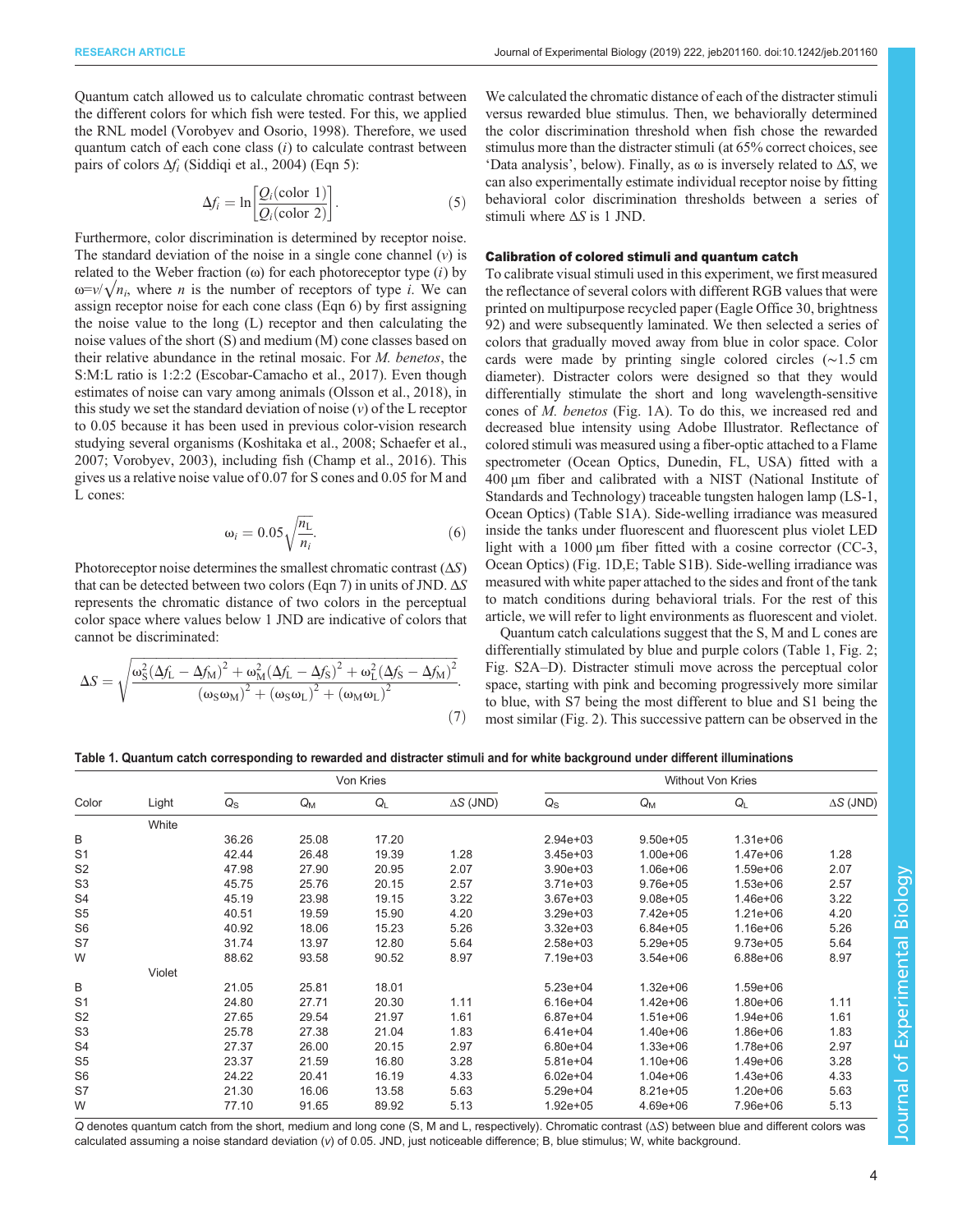<span id="page-4-0"></span>

Fig. 2. Chromaticity diagram of the color space of M. benetos based on the receptor noise-limited (RNL) model. Color stimuli presented to the fish showing their relative positions in the color space under fluorescent and violet light with respect to the white background of the color cards (gray square). The color space here is represented as a two-dimensional color opponent diagram from the RNL model where the x- and y-axis are defined in eqn 4 of [Hempel De Ibarra et al. \(2001\)](#page-10-0), but based on the spectral sensitivities of M. benetos. Axes are related to receptor signals. Here,  $f_i = \ln(q_i)$ , where  $q_i$  is the quantum catch ratio of the color to the background,  $x=A(f_L-f_M)$  and  $y=B[f_S-(af_L+bf_M)]$ , where:

$$
A = \sqrt{\frac{1}{\omega_M^2 + \omega_L^2}},
$$
  

$$
B = \sqrt{\frac{\omega_M^2 + \omega_L^2}{(\omega_S \omega_M)^2 + (\omega_S \omega_L)^2 + (\omega_M \omega_L)^2}},
$$
  

$$
a = \frac{\omega_M^2}{\omega_M^2 + \omega_L^2},
$$
  

$$
b = \frac{\omega_L^2}{\omega_M^2 + \omega_L^2}.
$$

An arrow indicates the shift of the loci of colors when illuminated under different light.

cichlid perceptual color space with both fluorescent and violet light (Fig. 2). In our modeling, we noticed that the location of all stimuli shifted toward the achromatic point in the color space when we included violet light (Fig. 2). Furthermore, ΔS calculations confirmed our previous observations of stimuli in the perceptual color space, with stimulus S1 being closest to blue and S7 being the most distant ([Fig. S2E](http://jeb.biologists.org/lookup/doi/10.1242/jeb.201160.supplemental)–H). Our model shows that the distracter stimuli distances gradually increased in the color space from the blue reward stimulus (Fig. 2).

# Experiment 1: color discrimination threshold between blue and purple

This experiment consisted of an array of binary choice tests where fish had to choose between two cards with one color circle on each [\(Fig. S1D](http://jeb.biologists.org/lookup/doi/10.1242/jeb.201160.supplemental), [Movie 1](http://movie.biologists.com/video/10.1242/jeb.201160/video-1)). Fish  $(n=7)$  had to choose between the rewarded blue stimulus and a series of purple–violet distracter stimuli. As soon as the fish tapped one of the color cards, both were removed and the fish was rewarded if it chose correctly, and the test ended. In order to avoid bias for one side of the tank, the same color was not presented on the same side more than 2 times in a row. If the fish did not respond to the stimuli for 2 min, it was not rewarded and the test was not counted. For testing, the sequence of presentation was from the most chromatically distant distracter stimulus (S7 versus blue) and finished with the chromatically closest distracter stimulus (S1 versus blue). This was split into two testing periods. We first performed 25 tests for all the fish and all the colors, starting with S7 and working through the color distracters to S1. Each fish completed 25 tests with a given color before proceeding to the next color. Then, we performed an additional 15 tests, again starting with S7 and proceeding to S1. In this way, we completed a total of 40 tests for each fish with each distracter color paired with blue.

## Experiment 2: multiple choice with brightness variation

Color stimuli in experiment 1 were located along a line in SML color space, but were not controlled for brightness. To make sure that fish were discriminating target blue from distracter purples based on chromatic cues alone and not luminance, we added luminance noise to experiment 2. The threshold interval (when fish significantly discriminated blue from purple) in experiment 1 was between distracter stimuli S3, S4 and S5. We introduced luminance noise by using a multiple-choice test where fish were asked to choose blue from seven distracters on an eight-choice colored card [\(Fig. S1H\)](http://jeb.biologists.org/lookup/doi/10.1242/jeb.201160.supplemental). This color card contained blue, one of the distracter stimuli from the threshold interval (S3, S4, S5) and six other distracter stimuli [\(Fig. S1E,H](http://jeb.biologists.org/lookup/doi/10.1242/jeb.201160.supplemental), [Movie 1](http://movie.biologists.com/video/10.1242/jeb.201160/video-1)). The six distracter stimuli were all similar in  $\Delta S$  (within 0.5 JNDs) relative to S3, S4 and S5 but differed in brightness [\(Fig. S3](http://jeb.biologists.org/lookup/doi/10.1242/jeb.201160.supplemental)). The brightness based on the luminance channel was calculated as the average quantum catch from the M and L cones [\(Fig. S3G](http://jeb.biologists.org/lookup/doi/10.1242/jeb.201160.supplemental)–I) [\(Escobar-Camacho et al.,](#page-10-0) [2017; Pignatelli et al., 2010](#page-10-0)). Cards in this experiment contained eight colors each and four card arrangements were designed for each of the threshold interval colors. Each of these color card arrangements was presented to the fish six times in a random fashion, adding up a total of 24 tests per distracter stimulus (S3, S4 and S5, respectively) ([Fig. S1E,H\)](http://jeb.biologists.org/lookup/doi/10.1242/jeb.201160.supplemental) [\(Escobar-Camacho et al., 2017\)](#page-10-0). The sequence of presentation was from the most chromatically distant (S5) to the chromatically closest stimulus (S3) with all tests for a given stimulus completed before proceeding to the next.

# Experiment 3: color discrimination threshold with different background illumination

This experiment was similar to experiment 1, but quantified the color discrimination threshold under violet light. We performed this experiment to examine whether color discrimination thresholds changed when stimulation of the short wavelength (UV)-sensitive cone was increased. Therefore, experimental procedures were the same as in experiment 1, but fish were tested under both LED black lights (OPPSK 27 W 9 LED UV) and fluorescent lights to produce our violet treatment ([Movie 1\)](http://movie.biologists.com/video/10.1242/jeb.201160/video-1). The sequence of presentation of stimuli was the same as for experiment 1, where we first completed a set of 25 tests followed by 15 additional tests.

# Cichlid visual modeling in Lake Malawi

To consider the implications of cichlid color discrimination, we used the RNL model to calculate color discrimination of the blue of Metriaclima species versus a variety of backgrounds and other cichlid colors. ΔS between blue and different spectra were calculated employing our new noise estimations obtained from experiment 1. Cichlid color reflectance data were taken from previous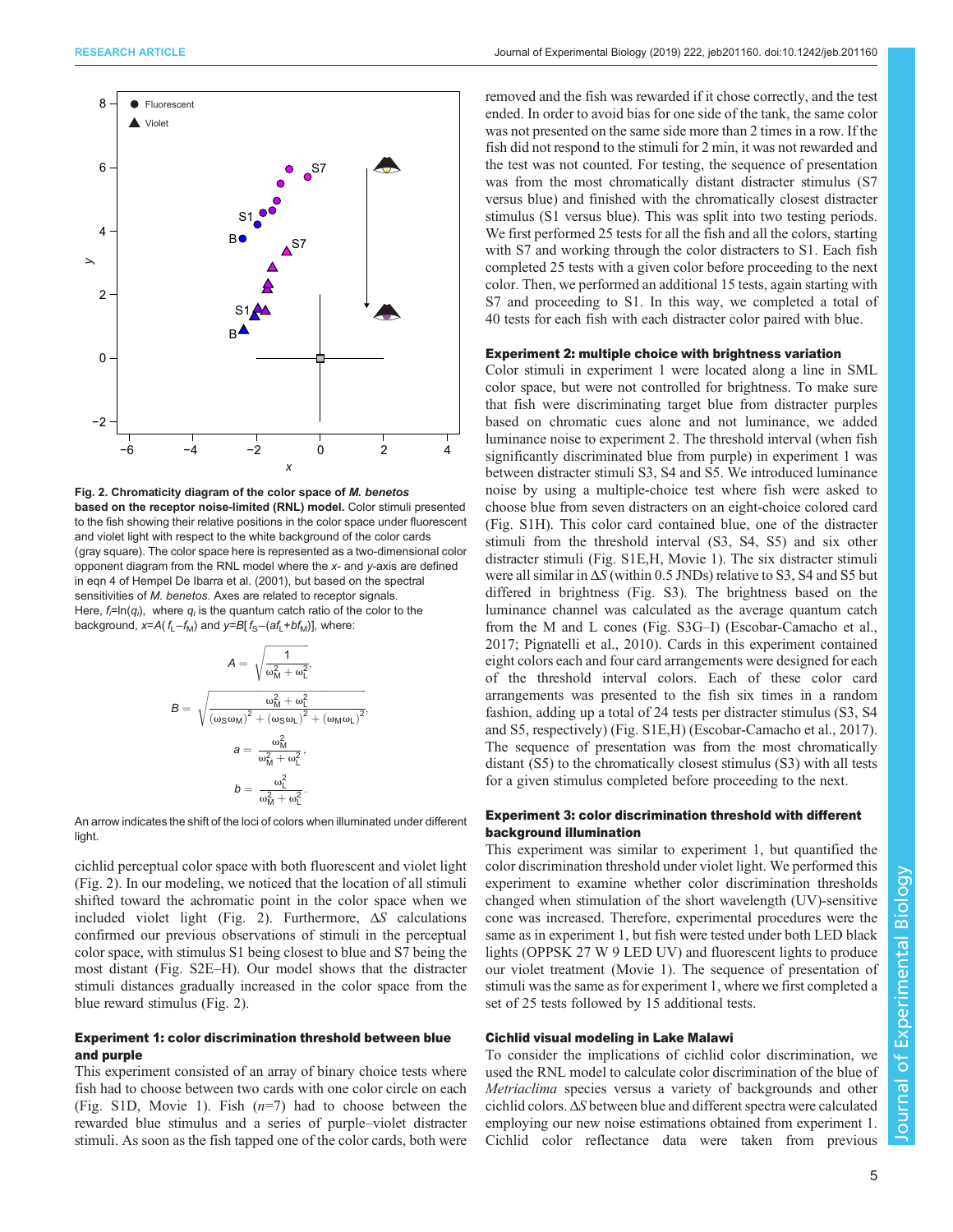measurements ([Dalton et al., 2010\)](#page-9-0). Briefly, fish color reflectance was measured from live specimens where fish were illuminated at 45 deg relative to their surface with a pulsed xenon lamp (PX2, Ocean Optics). Reflected spectra were collected with a bifurcated optical fiber (Ocean Optics) where light was collected at the same 45 deg angle as the illuminant ([Dalton et al., 2010\)](#page-9-0).

For this study, substrate background spectra for grasses, sand, rocks and mud were measured using Sub-spec II, a submersible fiber-optic spectrometer based on an Ocean Optics USB2000, fitted with a 50, 100 or 400  $\mu$ m fiber, and calibrated with a tungsten halogen lamp (LS-1, Ocean Optics). Substrate reflectance spectra were obtained by measuring the substrate reflectance compared with that of a white Teflon standard placed at each sampling site. Either down-welling light or a high-intensity quartz halogen lamp (Light and Motion, Monterey, CA, USA) was used to illuminate substrates. These measurements were taken at two locations: the south side of Thumbi West Island near Mitande Point (latitude 14°1′23″S, longitude 34°49′27″E) and the east side of Otter Point (latitude 14°2′17″S, longitude 34°49′22″E). All reflectance spectra are given in [Table S1D](http://jeb.biologists.org/lookup/doi/10.1242/jeb.201160.supplemental) [\(Fig. S4\)](http://jeb.biologists.org/lookup/doi/10.1242/jeb.201160.supplemental). Finally, we also compared cichlid colors against background space light. Sidewelling radiance near Otter Island and the Mawlamba Bay on the north side of Thumbi West Island was obtained from [Sabbah et al. \(2011\)](#page-10-0) and S. Sabbah, personal communication ([Table S1D](http://jeb.biologists.org/lookup/doi/10.1242/jeb.201160.supplemental), [Fig. S4C\)](http://jeb.biologists.org/lookup/doi/10.1242/jeb.201160.supplemental).

For our modeling with Lake Malawi data, we measured the blue reflectance of *M. benetos* in the lab, following the same methods as for quantifying reflectance of color targets, and we calculated  $\Delta S$ between blue and other fish colors and environmental light spectra.

Quantum catch for different cichlid colors and different substrates was calculated using Eqn 1 but with the illuminant  $(I)$  being the Lake Malawi side-welling irradiance (data from Thumbi West Island at a depth of 3 m from [Dalton et al., 2010, 2017;](#page-9-0) [Table S1D](http://jeb.biologists.org/lookup/doi/10.1242/jeb.201160.supplemental); although previously published, the data here are presented on an absolute scale). For the color blue viewed against the natural space light, we calculated the quantum catch of side-welling radiance as one of the targets. In that case, the quantum catch is calculated where  $(S\times I)$  is the side-welling radiance. These quantum catches were then used in Eqn 7 to determine the ΔS between blue and several colors.

# Data analysis

For experiments 1, 2 and 3, a one-tailed binomial test was used to calculate whether fish discriminated the rewarded from the distracter stimuli. The number of correct tests was compared with the distribution of taps if fish had chosen randomly (50% of the time for experiment 1 and 3, and 12.5% for experiment 2). Therefore, the threshold discrimination was established at 65% of correct choices  $(n=40, P<0.05,$  one-tailed binomial test) for experiments 1 and 3, and at 29% of correct choices ( $n=24$ ,  $P<0.05$ , one-tailed binomial test) for experiment 2. Confidence intervals were calculated assuming a binomial distribution. Finally, we fitted our behavioral results with psychometric curves, where a generalized linear model (GLM) is applied to the dataset to fit a logistic regression, to see the relationship between ΔS and the proportion of correct choices [\(Champ et al., 2016](#page-9-0); [Olsson et al., 2015\)](#page-10-0). All visual modeling calculations and binomial tests were done in R; in addition, we used 'psyphy' and 'modelfree' packages for estimating psychometric functions [\(www.r-project.org/\)](http://www.r-project.org/)

# RESULTS

# Experiment 1: color discrimination threshold between blue and purple

For this experiment, a total of 1960 tests were performed  $(n=7$  fish,  $n=7$  color pairs,  $n=40$  tests per color card). In general, all fish exhibited significant discrimination of blue over colors S5, S6 and S7, with proportions of correct choices of 70%, 80% and 90%, respectively  $(n=40, P<0.008, P<0.001$  and  $P<0.001$ , respectively) [\(Fig. 3](#page-6-0)A). There was considerable variation among individuals [\(Fig. S5B,C\)](http://jeb.biologists.org/lookup/doi/10.1242/jeb.201160.supplemental), and not all were able to significantly discriminate blue from stimuli S3 and S4, with a wide range of correct choice frequencies (55–72% and 50–70% for S3 and S4, respectively) [\(Table S1E](http://jeb.biologists.org/lookup/doi/10.1242/jeb.201160.supplemental)). All fish failed to discriminate blue from colors S1 and S2, with correct choice frequencies of 55% ( $P<0.317$ ,  $n=40$ ) for both stimuli.

The stimulus closest to each fish's behavioral threshold (when fish choice frequency of blue over distracter stimuli reached statistical significance) was S4. With a standard deviation of noise (v) of 0.05, this behavioral threshold had a  $\Delta S$  of 3.4 $\pm$ 0.52 [\(Fig. 3A](#page-6-0)).

# Experiment 2: multiple choice with brightness variation

For this experiment, a total of 432 tests were performed using the 8-choice color card ( $n=6$  fish,  $n=12$  color card arrangements,  $n=6$ tests per color card). Fish were more likely to choose blue versus distracters S4- and S5-like stimuli with correct choice frequencies of 35–40% ( $n=24$ , 0.006< $P<0.0001$ ) but they failed to choose blue over distracter stimuli similar to S3 (correct choice frequency of 24%,  $n=24$ ,  $P=0.07$ ) [\(Fig. 3B](#page-6-0)) ([Table S1F](http://jeb.biologists.org/lookup/doi/10.1242/jeb.201160.supplemental)). This confirmed our results from experiment 1, which suggested the color discrimination threshold occurs between colors S3 and S4 [\(Fig. 3](#page-6-0)A). Furthermore, these results show that fish are not relying on brightness for discriminating blue versus distracter stimuli in experiment 1.

# Experiment 3: color discrimination threshold with different background illumination

For this experiment, a total of 1680 pairwise tests were performed  $(n=6$  fish,  $n=7$  color pairs,  $n=40$  tests per color card). Surprisingly, in this experiment, most fish failed to discriminate blue from any distracter stimuli, S1–S7, with correct choice frequencies ranging from 48% to 62% ([Fig. 3](#page-6-0)C). We again observed individual variation where some fish significantly discriminated blue from stimuli S3, S4, S6 and S7 yet not with high significance overall ([Table S1G\)](http://jeb.biologists.org/lookup/doi/10.1242/jeb.201160.supplemental). Our results from this experiment show that fish cannot optimally discriminate colors under violet illumination ([Figs 3C](#page-6-0) and [4](#page-7-0)). These results also suggest that either the behavioral chromatic threshold would occur at greater  $\Delta S$  as predicted by the psychometric functions or that photoreceptor noise may be greater with this type of violet illumination.

# Cichlid visual modeling in Lake Malawi

Chromatic distance for cichlid blue versus the different substrates [\(Fig. 5A](#page-8-0)) and different cichlid colors ([Fig. 5B](#page-8-0)) suggests that blue has high chromatic contrast with space light and long wavelength colors. There were some cichlid colors where cichlid blue had low color contrast, including black, blue–green, green and white. The cichlid blue spectrum was quite broad and not a very saturated color, making it difficult to distinguish from other broad color hues [\(Fig. S4](http://jeb.biologists.org/lookup/doi/10.1242/jeb.201160.supplemental)). However, it did show high contrast with colors such as yellow, orange and red.

# **DISCUSSION**

# Color discrimination thresholds and receptor noise

In this study, we confirmed that *M. benetos* possess color vision because fish were able to discriminate the rewarded from the distracter stimuli regardless of brightness. Our results also allowed us to compare the predictions of the RNL model with our behavioral discrimination assays. We used a standard deviation of noise  $(v)$  of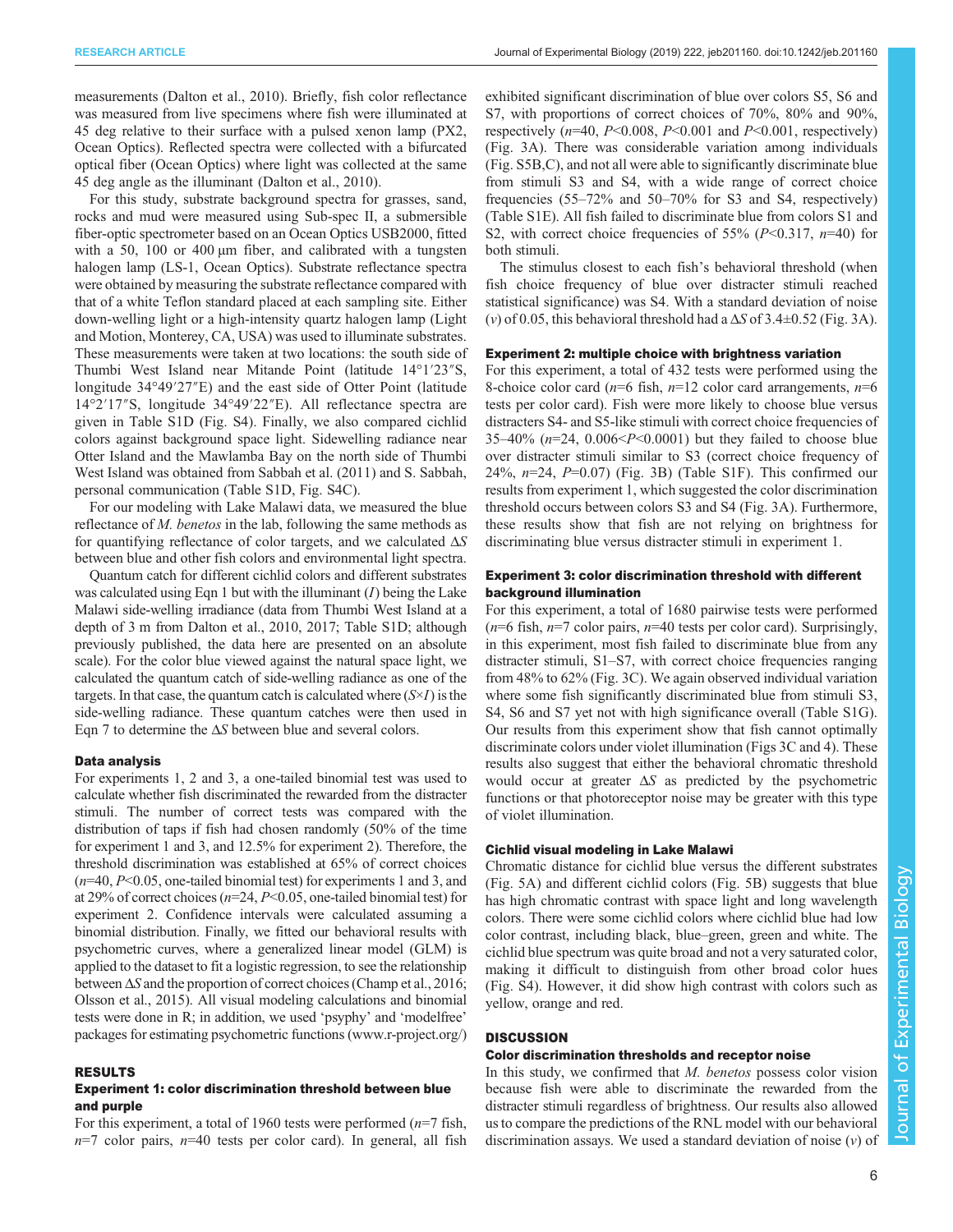<span id="page-6-0"></span>

Fig. 3. Color discrimination in the three experiments. (A) Color discrimination thresholds under fluorescent light (experiment 1) where the proportion of correct choices is shown as a function of chromatic contrast (ΔS) ( just noticeable differences, JNDs). ΔS was estimated using a standard deviation of noise  $(v)$  of 0.05. The x-axis represents ΔS between colors. Filled circles denote the average fraction of correct choices made by fish for stimulus S1–S7, and colored inserts represent the appearance of the respective distracter stimuli. The continuous line denotes the psychometric curve showing the relationship between ΔS and the proportion of correct choices. The dotted line denotes where the threshold value is at 65% correct choices. Bars indicate the variation (standard deviation) of the correct choices made by fish and at the behavioral threshold. (B) Results of brightness tests (experiment 2) showing the average fraction of correct choices (blue over distracter stimuli) for the different distracter stimuli groups in the 8-choice test (S3, S4 and S5). The gray line indicates the threshold of significance. (C) Results of color discrimination thresholds under violet light (experiment 3). ΔS was estimated using a standard deviation of noise (v) of 0.05.

0.05 for the long wavelength-sensitive (LWS) channel, as suggested from previous studies, which, coupled with our behavioral results, suggests that color discrimination thresholds arise when  $\Delta S=3$ , which would be equivalent to 1 JND (Fig. 3A). This differs from previous studies suggesting that a  $\Delta S$  of 1 is enough for color pairs to become discriminable ([Siddiqi et al., 2004\)](#page-10-0). However, our results are similar to previous studies that measured color discrimination thresholds in triggerfish and found thresholds arise at ΔS greater than 1 [\(Champ et al., 2016; Cheney et al., 2019\)](#page-9-0).

As the RNL model did not fit with our behavioral data using previous parameters, this implies that the cichlid visual system has higher receptor noise levels. The best fit of the behavioral performance of our fish would require increasing the standard deviation noise value  $(v)$  for the LWS channel from 0.05 to 0.16. This would increase the Weber fraction ( $\omega$ ) (0.22 for S and 0.16 for M and L cones) such that the behavioral discrimination threshold would arise at a minimum  $\Delta S$  of 1, which would correspond to 1 JND [\(Fig. S5A\)](http://jeb.biologists.org/lookup/doi/10.1242/jeb.201160.supplemental) in agreement with the RNL model predictions.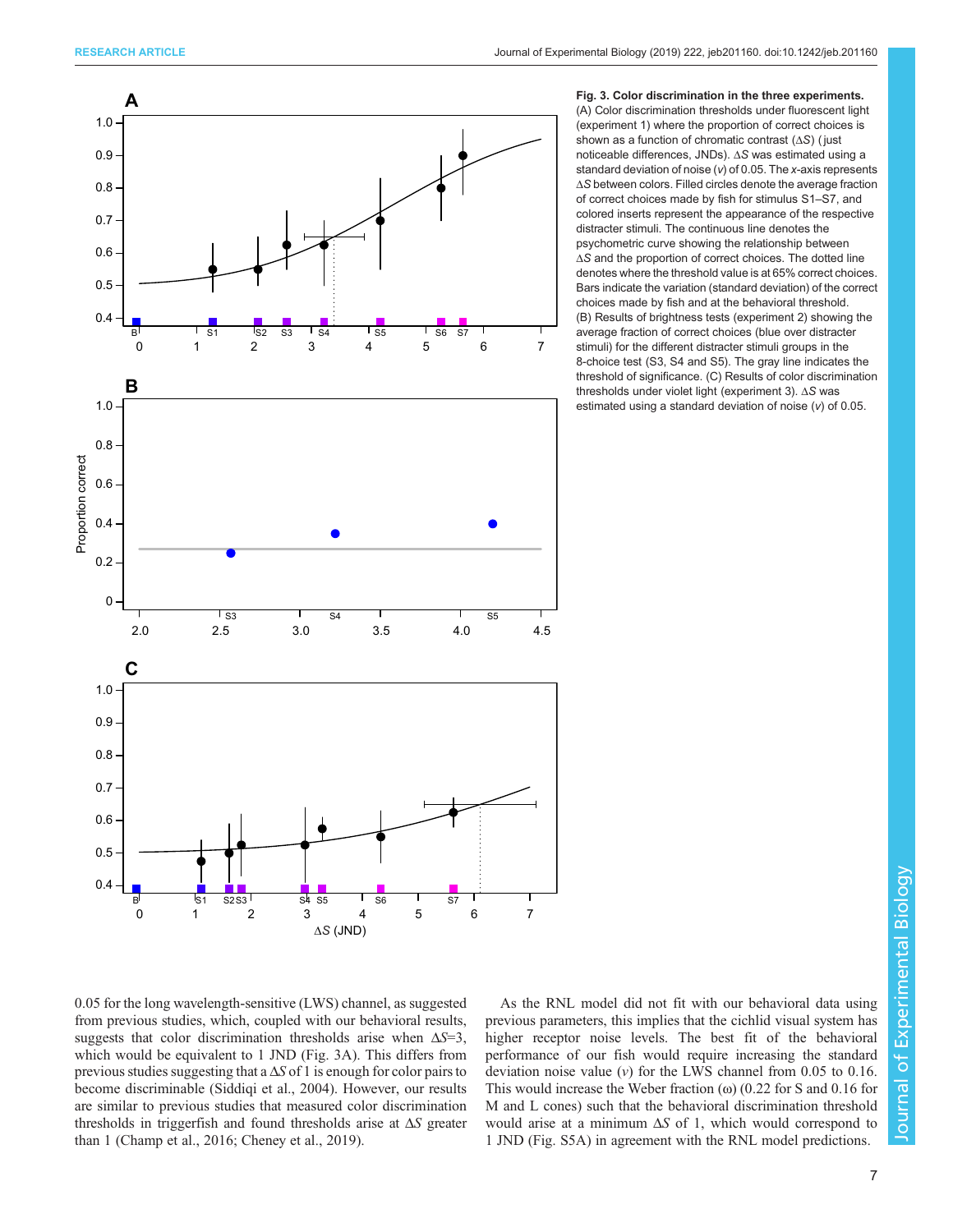<span id="page-7-0"></span>

Fig. 4. Variation under different light illumination of ΔS between colors versus background and correct choice frequency. (A,B) The shift in ΔS between the color stimuli and the background when illuminated under violet and fluorescent light. ΔS was estimated using a standard deviation of noise (v) of 0.05 (A) and 0.16 (B). (C) The proportion of correct choices (blue over distracter stimuli) when colors were presented in different light environments.

Noise has been shown to vary in animals. For example, in insects, direct-noise measurements have been reported to be 0.12 [\(Vorobyev et al., 2001\)](#page-10-0), and in birds, behavioral noise estimates vary from 0.06 to 0.105 ([Lind et al., 2014](#page-10-0); [Olsson et al., 2015,](#page-10-0) [2018](#page-10-0)). In addition, the RNL model predicts the discriminability of colors taking into account several visual parameters (e.g. visual pigment sensitivity, lens transmission, environmental light) [\(Vorobyev and Osorio, 1998\)](#page-10-0). However, the RNL model does not take into account information about photoreceptor interactions in the retina or central color processing, which are currently unknown in cichlids but essential in understanding their color vision. More morphological and physiological experiments analyzing the cichlid retina and their color processing are needed for a better understanding of the relationship between photoreceptor noise and color discrimination.

Furthermore, our results are strictly based on laboratory assays in which the light environment is dimmer than the fish's natural habitat, Lake Malawi. Light intensity can have an effect on the performance of the fish and also on our visual modeling because one of the RNL requirements is that experiments must be executed under bright illumination [\(Vorobyev and Osorio, 1998\)](#page-10-0). Bright illumination is ideal in experiments as it suppresses the contribution of the achromatic channel in color discrimination. Although these experiments were well above the photon-shot noise limit ([Escobar-](#page-10-0)[Camacho et al., 2017](#page-10-0)), there could still be some effect of the light levels being a factor of 10 lower than those of the natural environment.

Finally, fish in this study were trained for a visual task discriminating two color elements. However, we cannot exclude the possibility that our results could be the product of cichlids performing artificial tasks in an artificial setting, or because fish lost motivation owing to long periods of time without testing. Conversely, the results could be different if cichlids performed other tasks such as species recognition or mate selection in their natural habitat.

## Color discrimination under different background illumination

Experiment 3 shows that cichlids exhibit a limited color constancy under these experimental conditions, because fish made more errors when discriminating blue from distracter stimuli under violet light. This contradicts our calculations with the von Kries correction that predicts similar ΔS between blue and distracter stimuli for both light environments ([Table 1](#page-3-0); [Fig. S2A](http://jeb.biologists.org/lookup/doi/10.1242/jeb.201160.supplemental)–D). However, most of our fish were unable to discriminate between blue and purple under violet light. This decrease in the performance due to changes in the light environment has also been reported in experiments with bees, fish and birds [\(Dörr and Neumeyer, 2000; Dyer, 1999; Dyer and Chittka,](#page-9-0) [2004;](#page-9-0) [Lind, 2016; Neumeyer et al., 2002](#page-10-0); [Olsson et al., 2015, 2016\)](#page-10-0) and suggests that cichlids have limitations in their color constancy, like other organisms. Additionally, our experiments only tested color discrimination in a specific area of cichlid color space (blues and purples). Previous studies have shown that color constancy correction varies in different areas of an animal's color space [\(Dörr](#page-9-0) [and Neumeyer, 2000; Dyer and Chittka, 2004;](#page-9-0) [Olsson et al., 2016\)](#page-10-0) and that it can be 'poorer' for objects reflecting shorter wavelengths [\(Dyer and Chittka, 2004\)](#page-9-0). The visual system of M. benetos is not unlike that of bees in utilizing UV, blue–green and green photoreceptor channels. This suggests that our experiments may have been particularly hard for the fish because the tested colors (rewarded and distractor) were similar in the short wavelength part of the spectrum but differed in the long wavelength part of the spectrum. As these cichlids usually do not express a LWS visual pigment, they may not be sensitive to these long wavelength spectral differences.

To understand why the discrimination tasks were harder for fish under violet lighting, we first analyzed the stimulation of photoreceptors under different light environments. We noticed that, under violet light, the quantum catch of the S cones increased by at least 10-fold without the von Kries normalization ([Table 1\)](#page-3-0). More importantly, when we used the RNL model to calculate  $\Delta S$ between color stimuli and the 'white' background of the color cards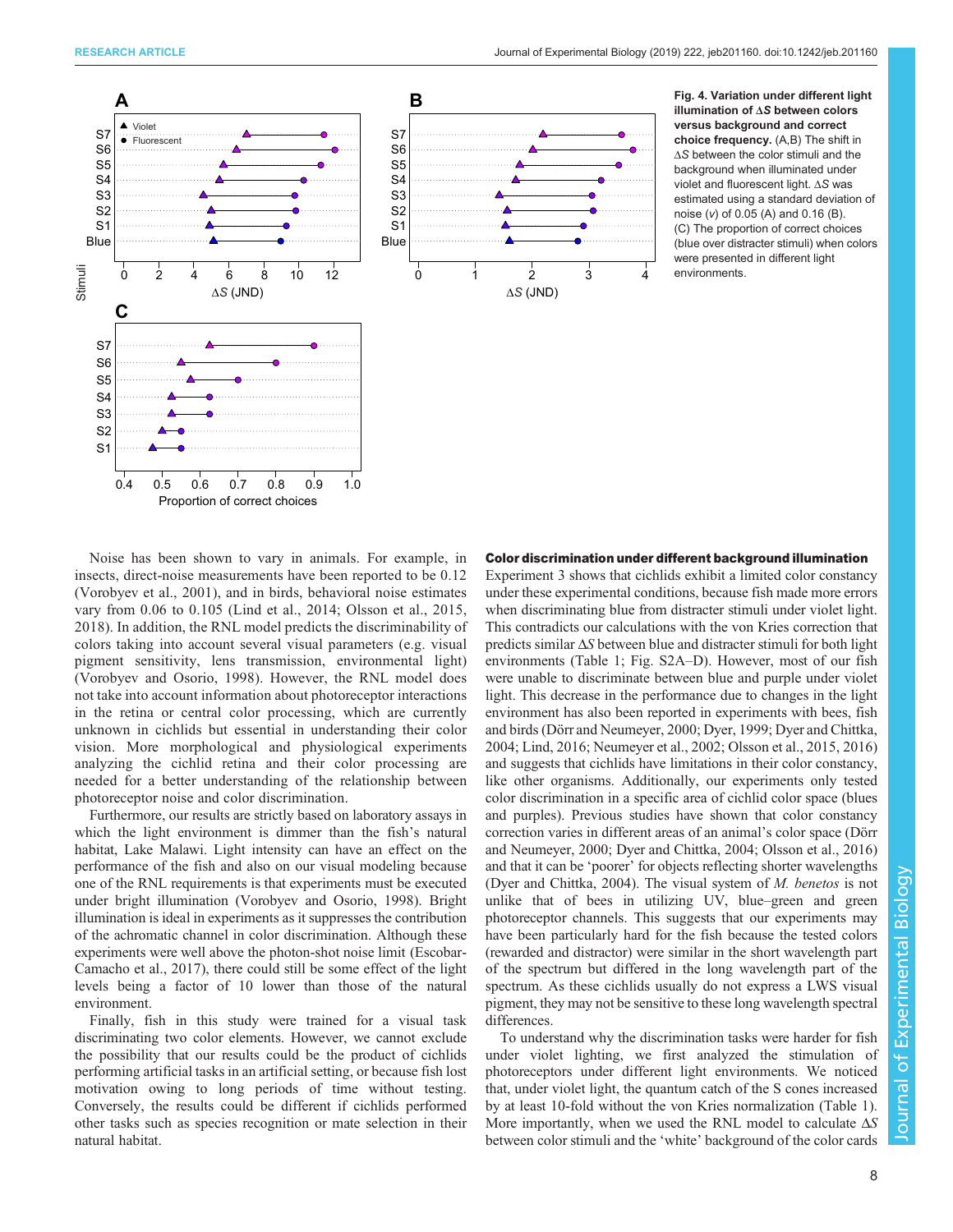<span id="page-8-0"></span>

Fig. 5. Variation of ΔS of cichlid blue versus background and other cichlid colors. (A) ΔS between blue and background colors of Lake Malawi. (B) ΔS between blue and cichlid colors. ΔS was estimated using a Weber fraction of 0.16 for the long wavelength-sensitive channel.

in our experiments, we noticed that  $\Delta S$  of all tested stimuli and the white background decreased significantly under violet light [\(Fig. 4](#page-7-0)A). This likely caused color discrimination to become more difficult for the fish because the  $\Delta S$  of blue and the background under violet light decreased compared with the  $\Delta S$  of blue and the background under fluorescent light ([Fig. 4A](#page-7-0),B). However, ΔS between the stimuli and background was greater than 1, even when using the larger noise value of  $v=0.16$ , which suggests stimuli should still be 'discriminable'.

The discordance between visual modeling and our behavioral thresholds can again be better explained by assuming a higher noise level. By using a noise level of 0.16 in the LWS channel,  $ΔS$ between blue and the background under violet light decreased to ∼1.6, which is close to threshold ([Fig. 4B](#page-7-0)). Greater noise would decrease the chromatic contrast of the rewarded stimuli and the background and it would help explain why our fish could not discriminate between two colored stimuli under violet light. As light illumination changed, blue was harder to distinguish from the background and, hence, fish made more mistakes ([Fig. 4](#page-7-0)C). The overall shift in chromatic distance due to different light environments can also be observed in the cichlid perceptual color space [\(Fig. 2\)](#page-4-0), where all tested colors were closer to the white background under violet light than when modeled with fluorescent light. This suggests that fish have less chromatic information for chromatic contrast detection.

Therefore, we suggest that the inability of cichlids to discriminate blue and purple stimuli under violet illumination is a product of the higher-order processing of color and that it cannot be explained solely by photoreceptor channels. Thus, our results show cichlids exhibit only approximate color constancy in experiment 3 and that color discrimination thresholds strongly depend on the chromatic contrast between tested stimuli and the background ([Lind, 2016](#page-10-0); [Olsson et al., 2016\)](#page-10-0).

### Individual performance variation

During our experiments, we observed individual variation in fish performance, which affected the results of both experiment 1 and experiment 3 ([Table S1E](http://jeb.biologists.org/lookup/doi/10.1242/jeb.201160.supplemental)–G, [Fig. S5B,C\)](http://jeb.biologists.org/lookup/doi/10.1242/jeb.201160.supplemental). Some fish exhibited color discrimination thresholds at lower ΔS, suggesting 'better' color discrimination skills than others. For example, in experiment 1, one fish remarkably chose blue over S2 with high frequency despite their small ΔS. Similarly, in experiment 3, one fish was able to discriminate blue from S3 and S4 and three were able to discriminate blue from S7 [\(Fig. S5C](http://jeb.biologists.org/lookup/doi/10.1242/jeb.201160.supplemental), [Table S1G](http://jeb.biologists.org/lookup/doi/10.1242/jeb.201160.supplemental)).

This variation in performance among individuals could be the product of different experiences during training and testing and it provides insight into the heterogeneity that is present in Lake Malawi wild populations. This variable capacity in discriminating colors during several behaviors would predict that cichlids exhibit a continuous range in color discrimination thresholds in the wild, suggesting that some cichlids would be better at discriminating colors than others and, hence, may outperform other fish in several visually mediated tasks.

## Visual ecology in Malawi

The study of color vision in cichlids is important because cichlids communicate through colorful visual signals that can be subject to variation and ultimately sexually selected ([Kocher, 2004; Streelman](#page-10-0) [and Danley, 2003](#page-10-0)). Our results can potentially inform the study of visual ecology of Malawi cichlids to start thinking about their color perception in the wild and their ability to perform different tasks. For example, color discrimination analyses of blue versus background spectra suggest greater ΔS between blue and space light backgrounds than between blue and orange rock backgrounds (Fig. 5A). Furthermore,  $\Delta S$  values are greater between blue and yellow cichlid colors than between blue and green (Fig. 5B). Large ΔS values are not an indicator of how discriminable color pairs are; they are indicative of how much color discrimination would be preserved over longer distances as water attenuation would gradually make colors more achromatic ([Wilkins et al., 2016\)](#page-10-0). Therefore,  $\Delta S$  is informative about which colors would remain discriminable with increasing distance. Our measurements of noise levels will help inform those estimates.

Behavioral observations in the field are in agreement with the importance of estimating  $\Delta S$  of some color–background pairs. In Malawi, female *M. benetos* swim above the rocks of male territories, with males then swimming up to them to perform their courtship display, trying to lead them back to their territories for mating and spawning (K. L. Carleton, unpublished observations). Hence, the capacity of discriminating between blue and either the rocks or the space light would be necessary in identifying conspecific males and their visual signals first against the rocks and then in the water column. Furthermore, the large difference in ΔS between blue and yellow would be useful in several behaviors in the maternal mouthbrooding cichlids, including during courtship, where females peck male egg-spots and then pick up eggs after spawning [\(Hert, 1989\)](#page-10-0), and for discriminating between species that exhibit blue and/or yellow in their nuptial coloration. Blues and yellows are the main nuptial colorations present in Lake Malawi and they have evolved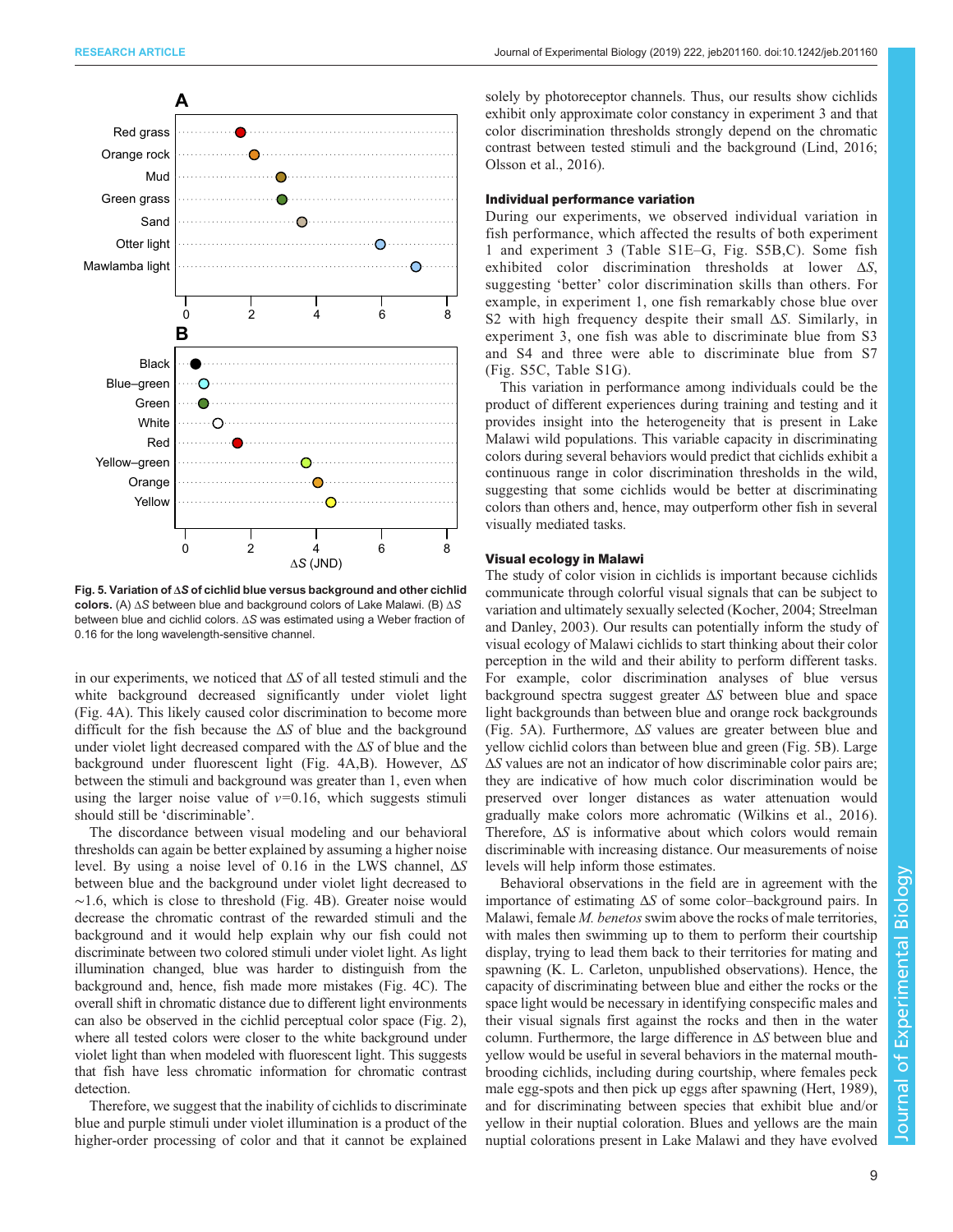<span id="page-9-0"></span>repeatedly within the lake, suggesting that these color signals are favored by sexual selection (Allender et al., 2003).

# Future directions

Although we are starting to learn more about cichlid color vision, several more experiments are needed in order to understand the dimensionality of the cichlid visual color space. In our color discrimination threshold experiments, we analyzed color discrimination in only one region of the color space (blue and purple). Ongoing research suggests that color discrimination thresholds can differ between different directions of the perceptual color space (Cheney et al., 2019). This would imply that animals' visual systems could be wired to be more sensitive to changes in some colors than in others. This is relevant to cichlids because they exhibit great variation in visual sensitivities and spectral tuning mechanisms (Carleton, 2009; Carleton et al., 2016). Future experiments should test for color discrimination on a wide range of colored stimuli in different regions of color space.

Additionally, more studies on cichlid color constancy are needed because in this research we only used two different light treatments. Future experiments should consider using light environments that would vary in chromatic hue because fish have been shown to remain 'more' color constant under some colors than others (Dörr and Neumeyer, 2000). Color constancy can also be influenced by different backgrounds (e.g. gray and black) (Dörr and Neumeyer, 2000; [Neumeyer et al., 2002\)](#page-10-0); hence, future experiments should also consider manipulating color card backgrounds during behavior assays. Finally, future color constancy experiments should consider using light illumination intensities relevant to those in their natural habitat. This would help to elucidate whether cichlid color constancy depends on light levels. This is relevant to cichlid vision because in Lake Malawi, some cichlids can inhabit depths from 1 to 20 m, where light is gradually attenuated with increasing depth ([Sabbah et al., 2011; Smith et al., 2011\)](#page-10-0).

## Conclusion

In this study, we have shown that cichlids can be trained to perform color threshold discrimination experiments, controlling for brightness and chromatic cues. Cichlids successfully discriminated the rewarded stimuli from a series of distracter stimuli that varied in hue. We further confirmed that cichlids discriminated these colors regardless of brightness by combining luminance noise tests with multiple-choice assays. This study also shows that by using the RNL model, we can successfully determine behavioral color discrimination thresholds between different colors. However, our results only meet the RNL model assumptions if we increase the Weber fraction, which suggests that cichlids have higher receptor noise, at least in lab conditions, than we have previously predicted. However, this is similar to the estimates found for other animals. Furthermore, we show that under some conditions, cichlids have limited color constancy, such that their ability to discriminate colors decreases under a different light illumination. This likely happened because changing the illuminating light decreased chromatic contrast of the background and the tested colors. Continued research into cichlid color vision is needed as it could help us understand more about the role of vision in cichlid ecology, sexual selection and ultimately cichlid speciation.

#### Acknowledgements

We thank all the members of the Carleton and Kocher labs for taking care of the fish throughout this project. We also thank two anonymous reviewers for their comments and helpful suggestions.

#### Competing interests

The authors declare no competing or financial interests.

#### Author contributions

Conceptualization: D.E.-C., M.A.T., K. L. Carleton; Methodology: D.E.-C., M.A.T., K. L. Carleton; Software: D.E.-C., K. L. Carleton; Validation: D.E.-C., K. L. Carleton; Formal analysis: D.E.-C., M.A.T.; Investigation: D.E.-C., M.A.T., K. L. Cheney, N.F.G., J.N.M., K. L. Carleton; Resources: D.E.-C., J.N.M., K. L. Carleton; Data curation: D.E.-C., M.A.T.; Writing - original draft: D.E.-C.; Writing - review & editing: D.E.-C., K. L. Cheney, N.F.G., J.N.M., K. L. Carleton; Visualization: D.E.-C., M.A.T., K. L. Cheney, N.F.G., J.N.M., K. L. Carleton; Supervision: D.E.-C., K. L. Cheney, N.F.G., J.N.M., K. L. Carleton; Project administration: D.E.-C., K. L. Carleton; Funding acquisition: D.E.-C., K. L. Carleton.

#### Funding

This work was supported by the National Institutes of Health [1R01EY024639 to K. L. Carleton] and by a graduate fellowship of the Secretariat of Higher Education, Science, and Technology and Innovation of Ecuador (SENESCYT; Secretaría de Educación Superior, Ciencia, Tecnología e Innovación) [2014-AR2Q4465 to D.E.-C.]. Deposited in PMC for release after 12 months.

#### Supplementary information

Supplementary information available online at <http://jeb.biologists.org/lookup/doi/10.1242/jeb.201160.supplemental>

#### References

- [Allender, C. J., Seehausen, O., Knight, M. E., Turner, G. F. and Maclean, N.](https://doi.org/10.1073/pnas.2332665100) [\(2003\). Divergent selection during speciation of Lake Malawi cichlid fishes](https://doi.org/10.1073/pnas.2332665100) [inferred from parallel radiations in nuptial coloration.](https://doi.org/10.1073/pnas.2332665100) Proc. Natl. Acad. Sci. USA 100[, 14074-14079. doi:10.1073/pnas.2332665100](https://doi.org/10.1073/pnas.2332665100)
- Barbur, J. L. and Spang, K. [\(2008\). Colour constancy and conscious perception of](https://doi.org/10.1016/j.neuropsychologia.2007.11.032) changes of illuminant. Neuropsychologia 46[, 853-863. doi:10.1016/j.](https://doi.org/10.1016/j.neuropsychologia.2007.11.032) [neuropsychologia.2007.11.032](https://doi.org/10.1016/j.neuropsychologia.2007.11.032)
- [Bitton, P.-P., Janisse, K. and Doucet, S. M.](https://doi.org/10.1371/journal.pone.0169810) (2017). Assessing sexual dicromatism: [the importance of proper parameterization in tetrachromatic visual models.](https://doi.org/10.1371/journal.pone.0169810) PLoS ONE 12[, e0169810. doi:10.1371/journal.pone.0169810](https://doi.org/10.1371/journal.pone.0169810)
- Bowmaker, J. K. [\(1984\). Microspectrophotometry of vertebrate photoreceptors: a](https://doi.org/10.1016/0042-6989(84)90322-5) brief review. Vision Res. 24[, 1641-1650. doi:10.1016/0042-6989\(84\)90322-5](https://doi.org/10.1016/0042-6989(84)90322-5)
- Carleton, K. [\(2009\). Cichlid fish visual systems: mechanisms of spectral tuning.](https://doi.org/10.1111/j.1749-4877.2008.00137.x) Integr. Zool. 4[, 75-86. doi:10.1111/j.1749-4877.2008.00137.x](https://doi.org/10.1111/j.1749-4877.2008.00137.x)
- Carleton, K. L., Hárosi, F. I. and Kocher, T. D. [\(2000\). Visual pigments of African](https://doi.org/10.1016/S0042-6989(99)00238-2) [cichlid fishes: evidence for ultraviolet vision from microspectrophotometry and](https://doi.org/10.1016/S0042-6989(99)00238-2) DNA sequences. Vision Res. 40[, 879-890. doi:10.1016/S0042-6989\(99\)00238-2](https://doi.org/10.1016/S0042-6989(99)00238-2)
- [Carleton, K. L., Spady, T. C., Streelman, J. T., Kidd, M. R., McFarland, W. N. and](https://doi.org/10.1186/1741-7007-6-22) Loew, E. R. [\(2008\). Visual sensitivities tuned by heterochronic shifts in opsin gene](https://doi.org/10.1186/1741-7007-6-22) expression. BMC Biol. 6[, 22. doi:10.1186/1741-7007-6-22](https://doi.org/10.1186/1741-7007-6-22)
- [Carleton, K. L., Dalton, B. E., Escobar-Camacho, D. and Nandamuri, S. P.](https://doi.org/10.1002/dvg.22940) [\(2016\). Proximate and ultimate causes of variable visual sensitivities: insights](https://doi.org/10.1002/dvg.22940) from cichlid fish radiations. Genesis 54[, 299-325. doi:10.1002/dvg.22940](https://doi.org/10.1002/dvg.22940)
- [Champ, C. M., Vorobyev, M. and Marshall, N. J.](https://doi.org/10.1098/rsos.160399) (2016). Colour thresholds in a coral reef fish. R. Soc. Open Sci. 3[, 160399. doi:10.1098/rsos.160399](https://doi.org/10.1098/rsos.160399)
- [Cheney, K. L., Newport, C., McClure, E. C. and Marshall, N. J.](https://doi.org/10.1242/jeb.087932) (2013). Colour [vision and response bias in a coral reef fish.](https://doi.org/10.1242/jeb.087932) J. Exp. Biol. 216, 2967-2973. doi:10. [1242/jeb.087932](https://doi.org/10.1242/jeb.087932)
- [Cheney, K. L., Green, N. F., Vibert, A. P., Vorobyev, M., Marshall, N. J., Osorio,](https://doi.org/10.1242/jeb.189787) D. C. and Endler, J. A. [\(2019\). An Ishihara-style test of animal colour vision.](https://doi.org/10.1242/jeb.189787) J. Exp. Biol. 222[, 189787. doi:10.1242/jeb.189787](https://doi.org/10.1242/jeb.189787)
- [Dalton, B. E., Cronin, T. W., Marshall, N. J. and Carleton, K. L.](https://doi.org/10.1242/jeb.037671) (2010). The fish [eye view: are cichlids conspicuous?](https://doi.org/10.1242/jeb.037671) J. Exp. Biol. 213, 2243-2255. doi:10.1242/ [jeb.037671](https://doi.org/10.1242/jeb.037671)
- [Dalton, B. E., Loew, E. R., Cronin, T. W. and Carleton, K. L.](https://doi.org/10.1098/rspb.2014.1980) (2014). Spectral [tuning by opsin coexpression in retinal regions that view different parts of the](https://doi.org/10.1098/rspb.2014.1980) visual field. Proc. R. Soc. B 281[, 20141980. doi:10.1098/rspb.2014.1980](https://doi.org/10.1098/rspb.2014.1980)
- [Dalton, B. E., de Busserolles, F., Marshall, N. J. and Carleton, K. L.](https://doi.org/10.1242/jeb.149211) (2017). [Retinal specialization through spatially varying cell densities and opsin](https://doi.org/10.1242/jeb.149211) coexpression in cichlid fish. J. Exp. Biol. 220[, 266-277. doi:10.1242/jeb.149211](https://doi.org/10.1242/jeb.149211)
- [Davies, W. I. L., Collin, S. P. and Hunt, D. M.](https://doi.org/10.1111/j.1365-294X.2012.05617.x) (2012). Molecular ecology and [adaptation of visual photopigments in craniates.](https://doi.org/10.1111/j.1365-294X.2012.05617.x) Mol. Ecol. 21, 3121-3158. doi:10. [1111/j.1365-294X.2012.05617.x](https://doi.org/10.1111/j.1365-294X.2012.05617.x)
- Dö[rr, S. and Neumeyer, C.](https://doi.org/10.1068/p250243) (1996). The goldfish-a colour-constant animal. Perception 25[, 243-250. doi:10.1068/p250243](https://doi.org/10.1068/p250243)
- Dörr, S. and Neumeyer, C. [\(2000\). Color constancy in goldfish: the limits.](https://doi.org/10.1007/s003590000141) J. Comp. Physiol. 186[, 885-896. doi:10.1007/s003590000141](https://doi.org/10.1007/s003590000141)
- Douglas, R. H. and Hawryshyn, C. W. (1990). Behavioural studies of fish vision: an analysis of visual capabilities. In The Visual System of Fish (ed. R. H. Douglas and M. Djamgoz), pp. 373-418. London: Chapman and Hall.
- Dyer, A. G. [\(1999\). Broad spectral sensitivities in the honeybee](https://doi.org/10.1007/s003590050405)'s photoreceptors limit colour constancy. J. Comp. Physiol. A 185[, 445-453. doi:10.1007/](https://doi.org/10.1007/s003590050405) [s003590050405](https://doi.org/10.1007/s003590050405)
- Dyer, A. G. and Chittka, L. [\(2004\). Biological significance of distinguishing between](https://doi.org/10.1007/s00359-003-0475-2) [similar colours in spectrally variable illumination: Bumblebees \(](https://doi.org/10.1007/s00359-003-0475-2)Bombus terrestris)